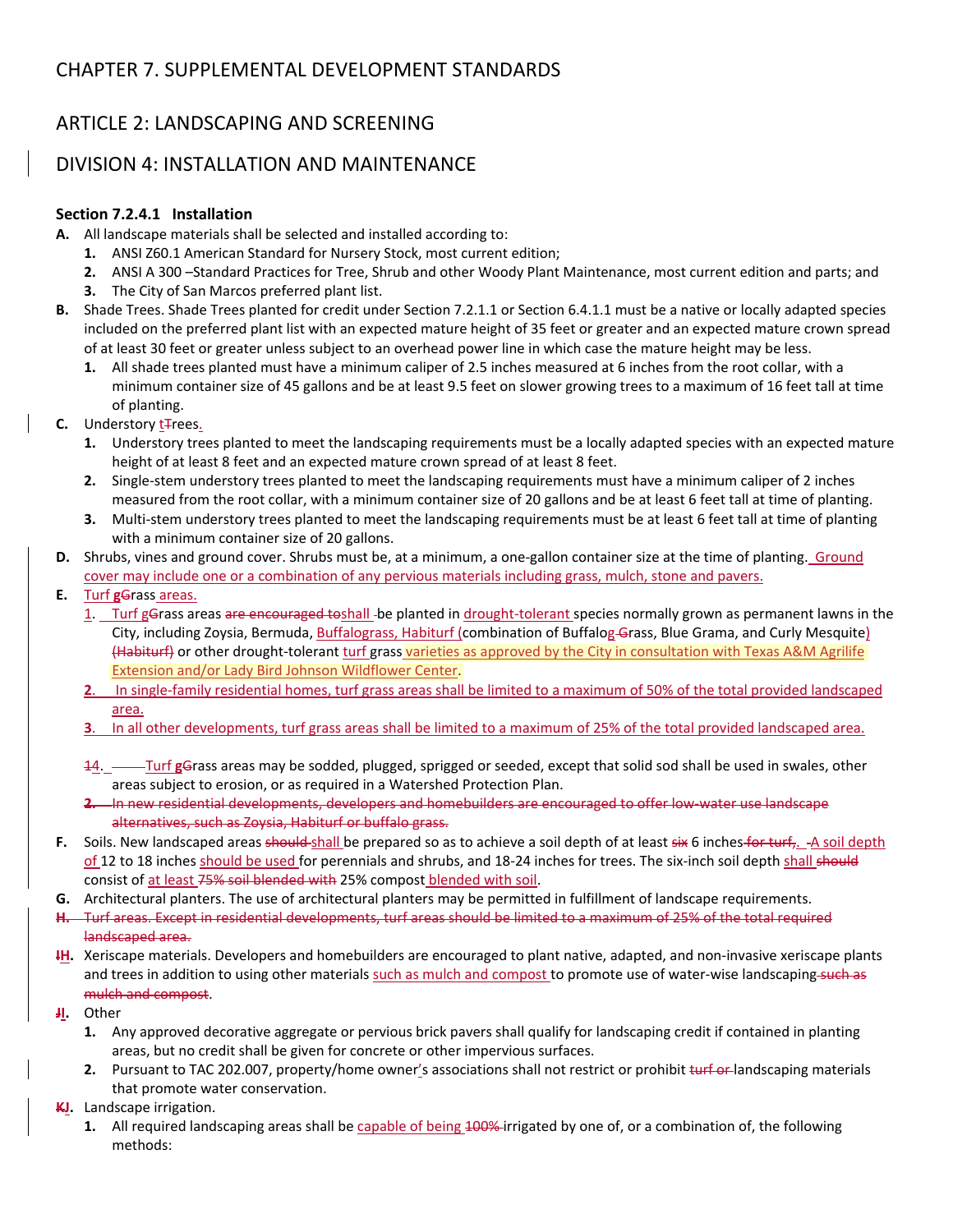- **a.**  A hose attachment within 100 feet of all plant material, provided, however, that a hose attachment within 200 feet of all plant material in non-street yards shall be sufficient;
- An automatic underground irrigation system with a rain sensor and freeze sensor;
- **b.** A rain water catchment system; A drip irrigation system;
- **c.**  Type 1 or 2 non‐potable water; A hose attachment within 100 feet of all plant material, provided, however, that a hose attachment within 200 feet of all plant material in non‐street yards shall be sufficient;
- **d.** An above-ground drip irrigation system such as soaker hoses; orRain water catchment system; or
- **e.** An automatic underground irrigation system with a separate, dedicated irrigation meterType 1 or 2 non-potable water.
- **2.**  All irrigation systems shall be designed and sealed in accordance with the Texas Licensed Irrigators Act and shall be professionally installed.
- **3.**  No irrigation shall be required for undisturbed natural areas or undisturbed existing trees.

#### **LK.**  Construction Phase.

- **1.**  The permanent vegetation should be installed on the construction site as soon as utilities are in place and final grades are achieved. Final grading and removal of vegetation shall not occur more than 30 days prior to scheduled paving.
- **2.**  Landscaping should be mulched to a depth of 2‐4" and devoid of weeds and trash. Newly planted trees shall be mulched in a 4 foot radius or 8 foot diameter. The mulch will be kept 6 to 8 inches away from the tree trunk.
- **ML.** Removal of Diseased or Dangerous Trees and Vegetation.
	- **1.**  A property owner may be required to treat or remove trees suffering from transmittable diseases or pests or allow the City to do so, charging the actual cost thereof to the property owner.
	- **2.**  The Responsible Official may require the removal of a tree or part of a tree or any other vegetation that is within or overhanging a public right‐of‐way or easement if the tree or vegetation:
		- **a.**  Is diseased or infested and in danger of falling;
		- **b.**  Is creating a traffic hazard or sight distance hazard for traffic on a public street; or
		- **c.**  Is interfering with safe and proper maintenance of the right‐of‐way or easement.

#### **Section 7.2.4.2 Maintenance**

- **A.**  The owner of the building, or the manager or agent of the owner, shall be responsible for the maintenance of all landscape areas.
- **B.** The areas shall be maintained so as to present a healthy, neat and orderly appearance at all times and shall be kept free of refuse and debris.
- **C.**  All planted areas shall be provided with a readily available water supply and watered sufficiently to ensure continuous healthy growth and developmentmaintain plant viability.
- **D.**  All trees shall be maintained in accordance with the ANSI A300 Pruning Standard and ANSI Z133.1 Safety Standards. It is encouraged that work is completed by a Certified Arborist licensed by the International Society of Arboriculture, bonded, and insured.
- **E.**  Maintenance shall include the replacement of all dead plant material needed to meet the requirements of this Article. Should a tree die or be removed for which credit has been obtained pursuant to this Land Development Code, trees sufficient to equal the area credited shall be required. A smaller tree that will have a mature crown similar to the tree removed may be substituted if the planting area or pervious cover provided for the larger tree is retained

## CHAPTER 8. DEFINITIONS

## ARTICLE 1: DEFINED TERMS

"Grass". See "turf or turf grass."

"Turf or turf grass" means a surface layer of soil bound by grass and its roots into a thick mat that requires regular maintenance, mowing and watering.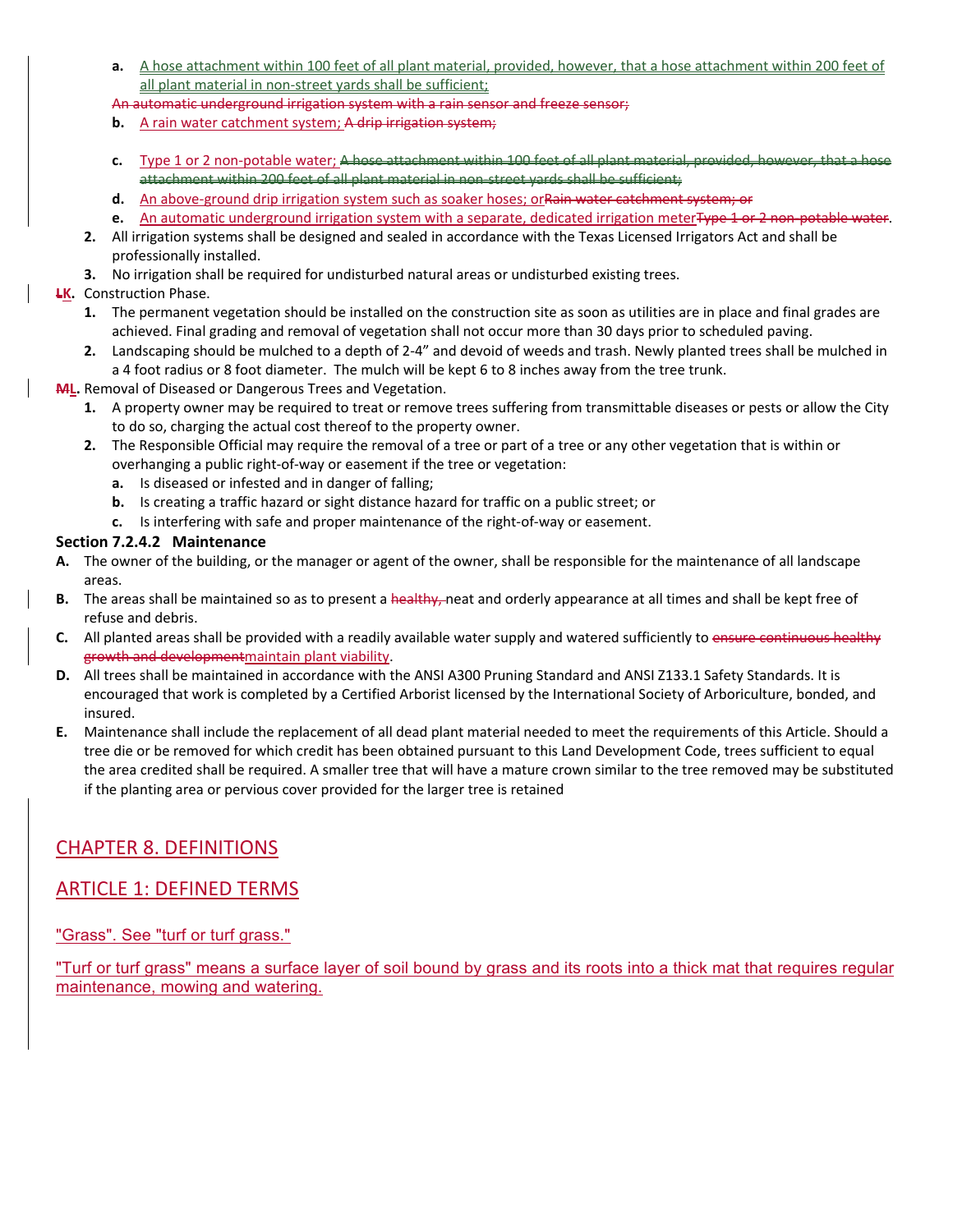Sec. 14.126. - Landscape irrigation systems.

- (a)- Landscape irrigation rule. The landscape irrigation rules promulgated by the Texas Commission on Environmental Quality and contained in Chapter 344, Subchapter A, § 344.1, Subchapter C, §§ 344.30—344.38, Subchapter D, §§ 344.40—344.43 and Subchapters E and F, §§ 344.50—344.65, Texas Administrative Code (effective January 1, 2009), as the same may be from time to time amended, are hereby adopted by reference as the landscape installation irrigation rules of the city.
- (b)- P2609 Landscape irrigation. The International Residential Code, 2015 Edition, as adopted by the International Code Council, Inc., in cooperation with the International Conference of Building Officials and with all local amendments as previously adopted by the City of San Marcos is hereby amended to add Section P2610 to Chapter 26, General Plumbing Requirements and to read as follows.
- (c) Minimum standards for landscape irrigation systems. The landscape irrigation rules promulgated by the Texas Commission on Environmental Quality and contained in Chapter 344, Subchapter A, § 344.1, Subchapter C, §§ 344.30—344.38, Subchapter D, §§ 344.40—344.43 and Subchapters E and F, §§ 344.50—344.65 Texas Administrative Code (effective January 1, 2009), as the same may be from time to time amended, are hereby adopted by reference as the landscape installation irrigation rules of the city.
- (d) Valid license required and exemptions.
	- (1) Any person who connects an irrigation system to the water supply within the City or the City's extraterritorial jurisdiction (ETJ), must hold a valid license, as defined by Title 30, Texas Administrative Code, Chapter 30 and required by Chapter 1903, Subchapter F of the Texas Occupations Code, or as defined by Title 22, Chapter 365 of the Texas Administrative Code and required by Chapter 1301 of the Texas Occupations Code.
	- (2) A property owner is not required to be licensed in accordance with Texas Occupations Code, Title 12, § 1903.002(c)(1) if he or she is performing irrigation work in a building or on a premises owned or occupied by the person as the person's home. A home or property owner who installs an irrigation system must meet the standards contained in Title 30, Texas Administrative Code, Chapter 344, Sections:
		- 344.50 (Backflow Prevention Methods),
		- 344.51 (Specific Conditions and Cross-Connection Control),
		- 344.52 (Installation of Backflow Prevention Device),
		- 344.60 (Water Conservation),
		- 344.61 (Minimum Standards for the Design of the Irrigation Plan, except (c)(1)) and,
		- 344.62 (Minimum Design and Installation Requirements, except (o)).
	- (3) Upon completion of the irrigation system, the home or property owner must prepare and retain an irrigation plan that shows the actual installation of the system.
	- (4) As provided in the Texas Occupations Code § 1903.002 for other exemptions to the licensing requirement.
- (e) Permit required and exemptions.
	- (1) Any person installing an irrigation system within the territorial limits or extraterritorial jurisdiction of the City is required to obtain a permit from the City. Any plan approved for a permit must be in compliance with the requirements of this chapter. The permit will be issued by the permit center a division of Planning and Development Services.
	- $(2)$  The permitting requirements do not apply to: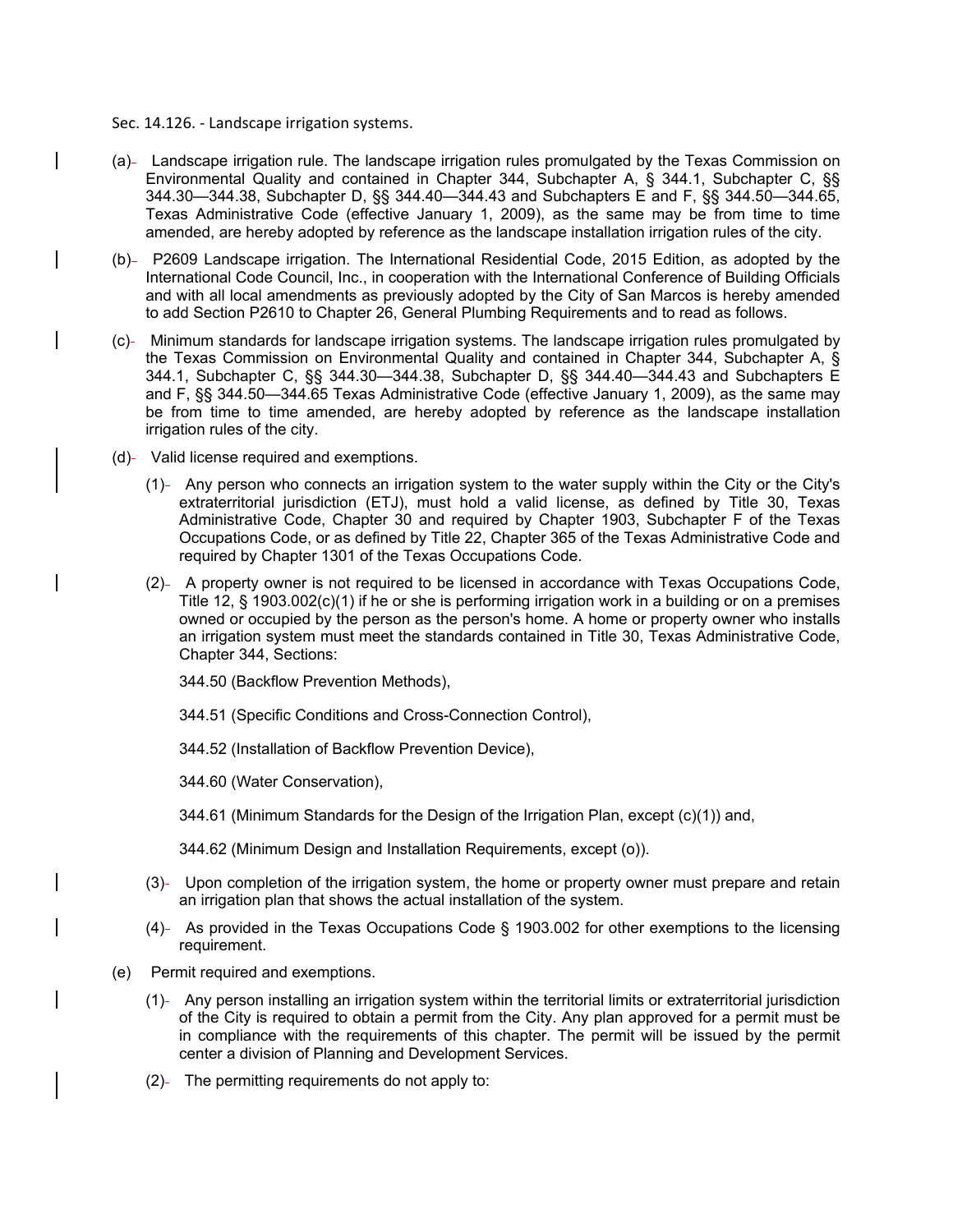- a. An irrigation system that is an on-site sewage disposal system, as defined by Section 366.002, Health and Safety Code; or
- b. An irrigation system used on or by an agricultural operation as defined by Section 251.002, Agriculture Code; or
- c. An irrigation system connected to a groundwater well used by the property owner for domestic use.
- (f) Backflow prevention methods and devices. All irrigation systems must comply with the adopted City of San Marcos Article 9 - Cross Connection Control and Backflow Prevention Requirements.
- (g) Water conservation. All irrigation systems shall be designed, installed, maintained, altered, repaired, serviced, and operated in a manner that will promote water conservation.
- (h)- Design and installation.
	- (1) Irrigation plan design and installation shall meet the minimum standards and rules of the Texas Administrative Code.
	- (2) Beginning January 1, 2010, either a licensed irrigator or a licensed irrigation technician as defined by Title 30, Texas Administrative Code, Chapter 30 and required by Chapter 1903 of the Texas Occupations Code, or as defined by Chapter 365, Title 22 of the Texas Administrative Code and required by Chapter 1301 of the Texas Occupations Code, shall be on-site at all times while the landscape irrigation system is being installed. When an irrigator is not on-site, the irrigator shall be responsible for ensuring that a licensed irrigation technician is on-site to supervise the installation of the irrigation system.
	- (3) Completion, maintenance, alteration, repair, or service of irrigation systems shall comply with the landscape irrigation rules promulgated by the Texas Commission on Environmental Quality and contained in Chapter 344, Subchapter A, § 344.1, Subchapter C, §§ 344.30—344.38, Subchapter D, §§ 344.40—344.43 and Subchapters E and F, §§ 344.50—344.65 Texas Administrative Code (effective January 1, 2009), as the same may be from time to time amended.
- (i) In addition to the requirements under 30 TAC Chapter 344,  $all$  new landscape irrigation systems must be designed, installed and operated in accordance with the following requirements:
	- (1) A separate metered water service must be utilized for the landscape irrigation system.
	- (2) Above-ground emission devices must be attached to lateral lines with flexible pipe or swing joints.
	- (23) Use of shrub risers is prohibited. Surface or subsurface drip irrigation, or low-angle spray heads that direct water to the base of the plant may be used in lieu of shrub risers.
	- (34) Irrigation controllers must be capable of providing multiple irrigation programs, with at least three (3) start times per program.
	- (45) Irrigation controllers must be capable of limiting irrigation frequency to once every seven (7) days and once every fourteen (14) days as per drought restrictions.
	- $(56)$  Irrigation controllers must have a water budgeting feature.
	- $(67)$  Landscape irrigation systems must have a master valve.
	- $(78)$  Zone valves must be equipped with an adjustable flow control.
	- $(89)$  Zone valves must be enclosed in an accessible valve box.
	- $(910)$  Check valves are required where elevation differences may result in low-head drainage. Check valves may be located at the sprinkler head(s) or on the lateral line.
- (j) All new ICI and multi-family residential landscape irrigation systems must also be designed, installed and operated in accordance with the following requirements: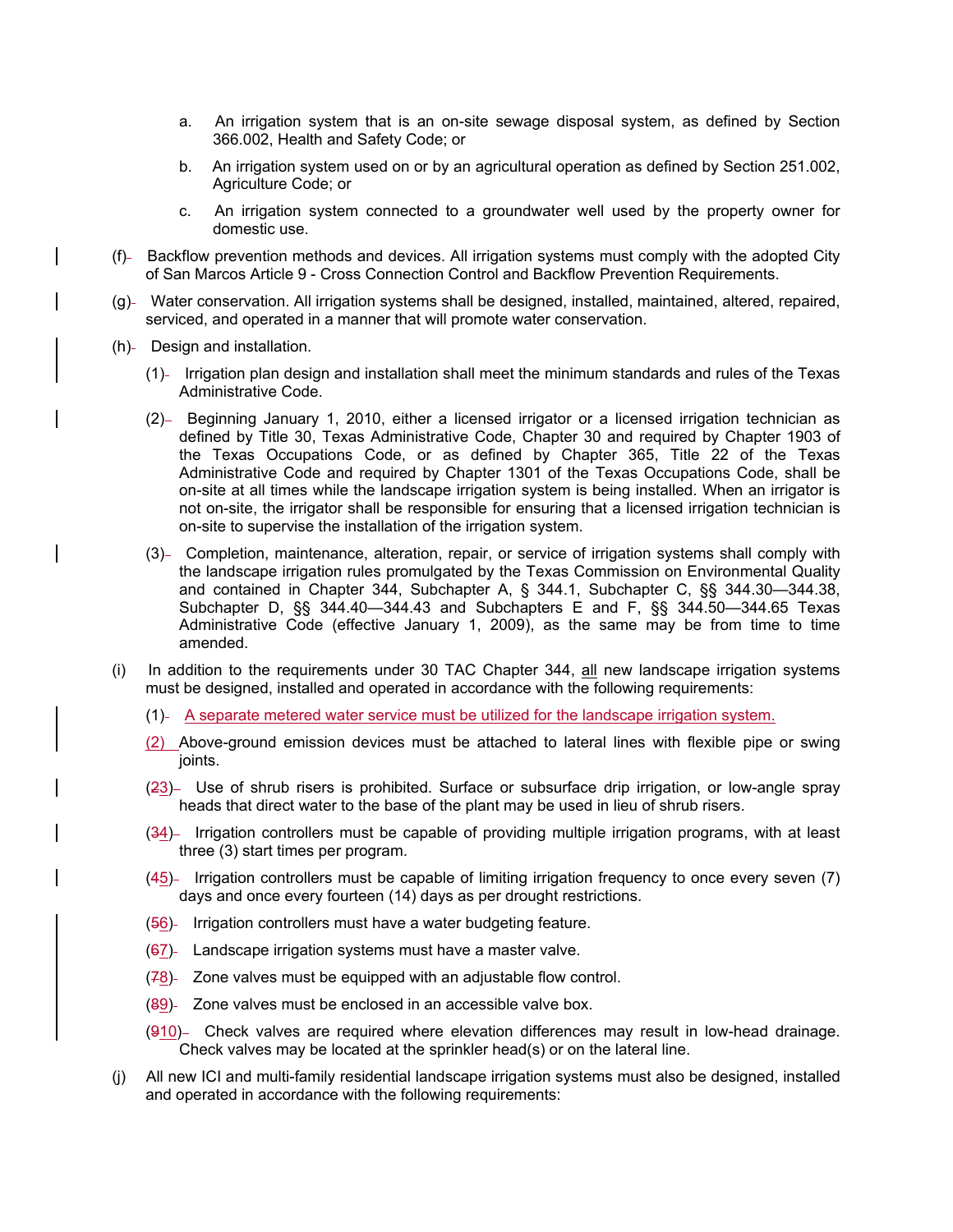(1) A separate metered water service must be utilized for the landscape irrigation system.

- (21) Landscape irrigation systems must be equipped with a flow sensor that will automatically shut down the irrigation system during excessive water flows.
- (32)- Landscape irrigation systems must be equipped with a freeze sensor that will automatically shut down the irrigation system when ambient temperatures fall below 32 degrees F.
- (43)- An irrigation system evaluation must be conducted at least once per year, and the results of the evaluation shall be provided to the director.
- (k)- All existing landscape irrigation systems must be retrofitted with a rain shutoff device or soil moisture shutoff device.
- (l) Existing ICI and multi-family residential landscape irrigation systems must have an irrigation system evaluation conducted at least once per year, and the results of the evaluation shall be provided to the director.
- (m)- Reclaimed water. Reclaimed water may be utilized in landscape irrigation systems if:
	- (1) There is no direct contact with edible crops, unless the crop is pasteurized before consumption;
	- (2)- The irrigation system does not spray water across property lines that do not belong to the irrigation system's owner;
	- (3) The irrigation system is installed using purple components;
	- (4)- The domestic potable water line is connected using an air gap or a reduced pressure principle backflow prevention device, in accordance with Title 30, Texas Administrative Code, Section 290.47(i) (relating to Appendices);
	- (5) A minimum of an eight-inch by eight-inch sign, in English and Spanish, is prominently posted on/in the area that is being irrigated, that reads, "RECLAIMED WATER — DO NOT DRINK" and "AGUA DE RECUPERACION NO BEBER"; and
	- (6) Backflow prevention on the reclaimed water supply line shall be in accordance with the regulations of the City's water provider.
- $(n)$  Items not covered by this article. Any item not covered by this article and required by law shall be governed by the Texas Occupations Code, the Texas Water Code, Title 30 of the Texas Administrative Code, City of San Marcos Plumbing Code and any other applicable state statute or Texas Commission on Environmental Quality rule.
- (o) Enforcement.
	- (1) The City shall have the power to administer and enforce the provisions of this chapter as may be required by governing law. Any person, firm, corporation or agent who shall violate a provision of this code, or fails to comply therewith, or with any of the requirements thereof, is subject to suit for injunctive relief as well as prosecution for criminal violations. Any knowing violation of the elements of this [article] as codified in the San Marcos Code is declared to be a nuisance.
	- (2) The City water purveyor can suspend utility service for any violation of this article.
	- (3) Any person who knowingly violates any provision of this section shall, upon conviction, be fined a sum as provided in chapter 1, subsection 1.015(a) of the San Marcos Code.
	- (4) An offense under this section is a Class C misdemeanor.
	- (5) Nothing in this section shall be construed as a waiver of the City's right to bring a civil action to enforce the provisions of this section, or any other building code violation, and to seek remedies as allowed by law, including, but not limited to the following:
		- a. Injunctive relief to prevent specific conduct that violates the ordinance or to require specific conduct that is necessary for compliance with the ordinance; and